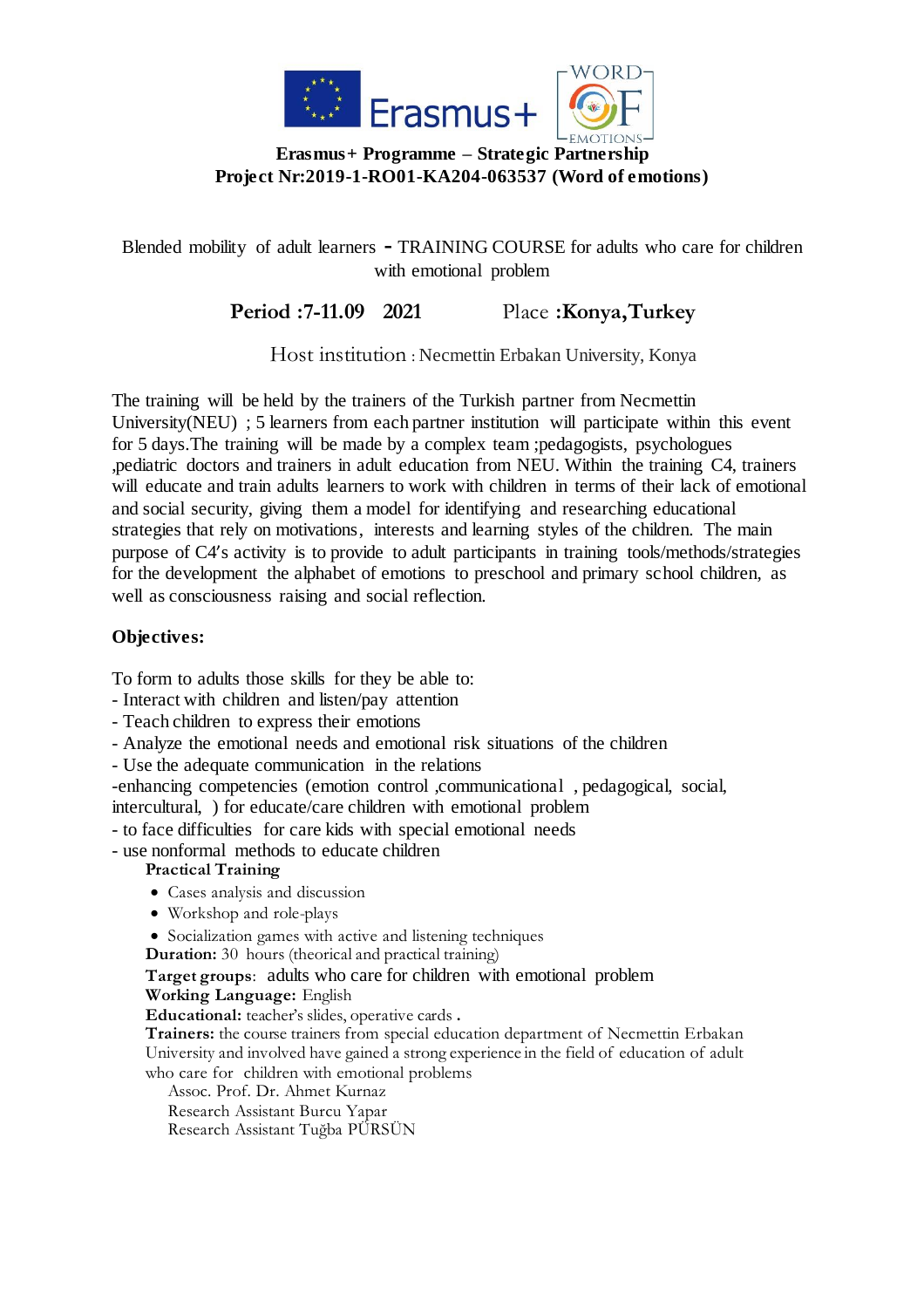

**Erasmus+ Programme – Strategic Partnership Project Nr:2019-1-RO01-KA204-063537 (Word of emotions)**

|                        | 08:30-14:00     | Welcome meeting and briefing of activities (Facilatator MEVLUT<br>Aydoğmuş)                                                                                                                                                                                                                                                                                                                                                                                                                                                                                                          |
|------------------------|-----------------|--------------------------------------------------------------------------------------------------------------------------------------------------------------------------------------------------------------------------------------------------------------------------------------------------------------------------------------------------------------------------------------------------------------------------------------------------------------------------------------------------------------------------------------------------------------------------------------|
| 7<br>September<br>2021 |                 | Introduction to Emotional Intelligence<br>Understanding social and Emotional Development in children from 3 to<br>6 years old and in children from 6 to 10 years old.<br>Perceiving their Emotions<br>Benefits of being Emotionally Intelligent<br>Building good relationships<br>Communicating with our children and supporting your children<br>How many emotions exist?                                                                                                                                                                                                           |
|                        | $14:30 - 15:30$ | <b>LUNCH BREAK</b>                                                                                                                                                                                                                                                                                                                                                                                                                                                                                                                                                                   |
|                        | $14,30 - 16:30$ |                                                                                                                                                                                                                                                                                                                                                                                                                                                                                                                                                                                      |
|                        | $16.30 - 17:00$ | Konya Visit; Visiting local sites and attractions and key places.                                                                                                                                                                                                                                                                                                                                                                                                                                                                                                                    |
| 8<br>September<br>2021 | 8,00-14:00      | How to manage our emotions<br>Encouraging social and emotional development at home: how to provide<br>structure and daily routines, how encouraging children independence,<br>how to help these children in cooperating with their peers, etc.<br>Parenting Programs and their impact on the social and emotional<br>development of little children<br>Different opportunities for improvement in primary prevention and early<br>intervention for socialemotional problems of little children<br>Providing techniques and strategies for positive changes in children<br>behaviors  |
|                        | $14:00 - 15:30$ | <b>LUNCH BREAK</b>                                                                                                                                                                                                                                                                                                                                                                                                                                                                                                                                                                   |
|                        | $15:30 - 16:30$ | Visit the University of Konya                                                                                                                                                                                                                                                                                                                                                                                                                                                                                                                                                        |
|                        |                 |                                                                                                                                                                                                                                                                                                                                                                                                                                                                                                                                                                                      |
| 9<br>September<br>2021 | $08:00 - 14:00$ | How do you feel affected by the reactions of others?<br>Defining Stress. How stressed are you?<br>Managing stressful situations. Managing stress techniques<br>Empathic and active listening with our children is a key aspect in<br>emotional intelligence and emotional education.<br>Main mistakes related to empathic and active listening communication<br>How to promote children's self-knowledge and emotions' identification<br>Techniques of playing games that require children to cooperate with<br>others, wait their turns, and learn to be a gracious winner or loser |
|                        | 14:00-15:30     | <b>LUNCH BREAK</b>                                                                                                                                                                                                                                                                                                                                                                                                                                                                                                                                                                   |
|                        | $15:30 - 16:30$ | Cultural visit in Capadochia                                                                                                                                                                                                                                                                                                                                                                                                                                                                                                                                                         |